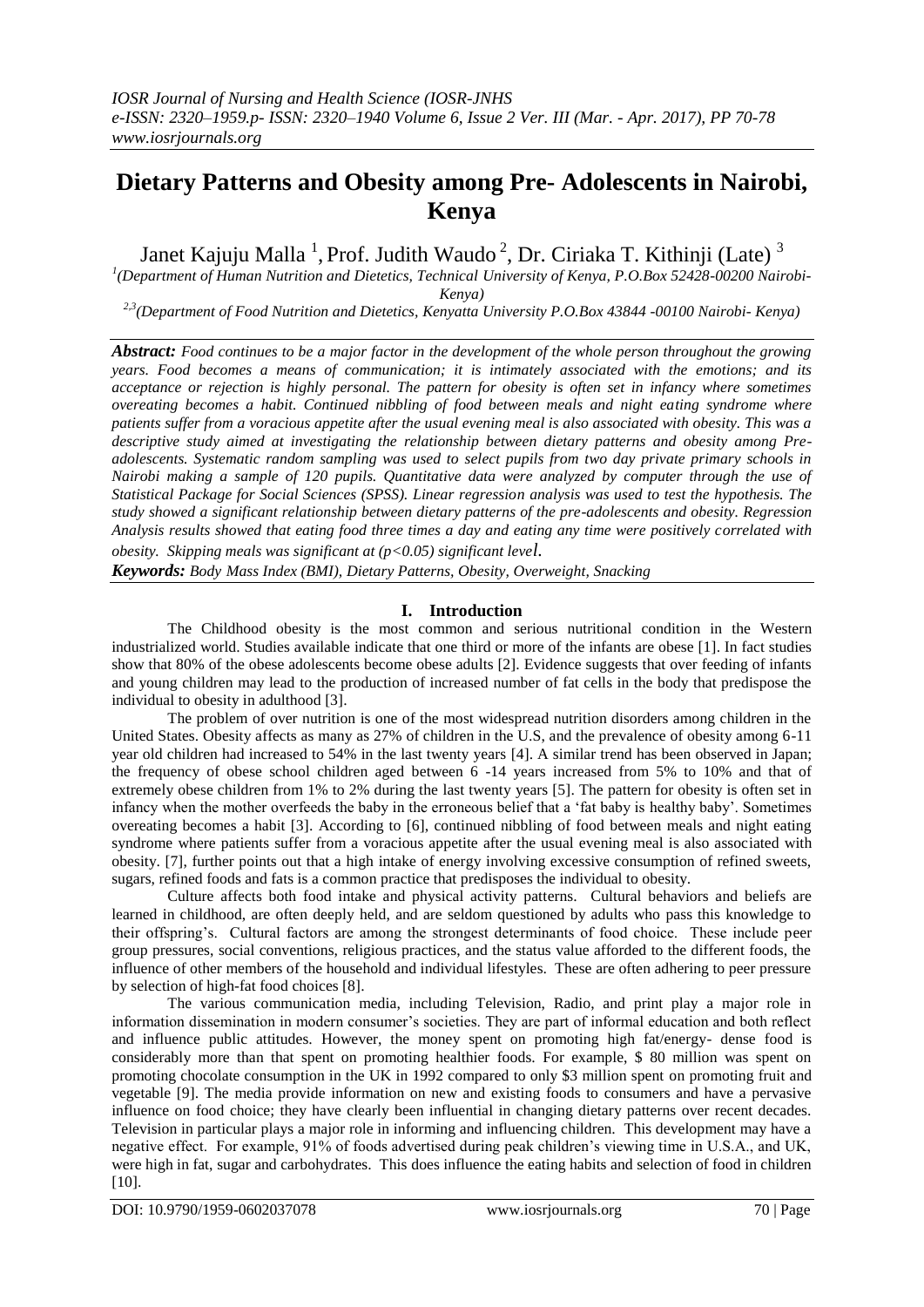Junk foods, eating foods with a lot of fats and snacking are the common practices that predispose the children to obesity. According to [8], studies of dietary intake and weight in both men and women indicate that the average BMI, and the proportion of those overweight and obese decrease as total Calories intake increases, largely as result of differences in added sugar intake. However BMI increases as the proportion of fat in the diet increases, regardless of the total level of energy intake. Dietary fat also contributes to overeating. The satiating effect of carbohydrates is greater than that of fats. This therefore makes it easier for individuals to over consume fat containing diets without reaching satiety. Advances in food technology have also contributed to the consumption of diets which are increasingly dependent on processed foods. It is now possible to produce food products with an almost limitless combination of taste textural quality and nutrient content [11]. Although it may be argued that "fast foods" have been available for centuries, the foods provided tended to be those of traditional diet and culture. Today fast foods and snacks tend to be universal in nature and are high in fat, low in complex carbohydrates and energy dense. It is widely perceived that obesity has increased in industrial societies as families turn away from home-prepared meals and utilize more fast or take-away foods [12].

# **II. Materials And Methods**

A descriptive study was used whereby obesity was determined by calculating the Body mass Index (BMI). Weights and heights of children were taken. Questionnaires were used as the key method of data collection hence able to reach a large number of respondents within a short period of time. The sample consisted of two private primary schools in Nairobi, with each providing a sample of sixty students (n=60). In total, the sample consisted of one hundred and twenty (N=120) respondents. The target Population comprised of children aged between 11years and 12 years of age. The study was carried out in day private primary schools. Day schools were studied because children usually go home and some carry packed lunch to school therefore influencing their dietary patterns.

Respondents were selected through Systematic Random Sampling. The sample comprised of 60 male and 60 female pupils attending day private primary schools in Nairobi, Kenya giving a total of 120 respondents. Another 16 respondents both male and female were purposively selected to form a subset for observation. Overweight respondents were the ones to be included in the observation schedule hence they were purposively selected after obtaining their weight and height. A questionnaire and an observation check- list were used to gather information on demographic characteristics, dietary patterns of the respondents. The instruments were pre-tested on six (6) pupils, three females, three males, one head-teacher, and one class teacher from a different school. Pre-testing was done to ensure refinement of the validity of the instruments used. Necessary revisions of the instruments were done after the Pre-testing. Data were analyzed using SPSS Computer package. Descriptive measures were used to organize and describe characteristics of the sample. These were mainly frequencies and percentages. Linear regression analysis was used to test the hypothesis. Qualitative data, in form of words, was transformed into notes by coding data into common themes. Patterns were then consolidated to form concepts. Relationships between various concepts were established. Inferences and conclusions were then drawn from the findings.

## **III. Results**

# **3.1 Demographic Characteristics of Respondents**

**3.1.1 Educational Level of Respondents' Parents** Education level has an influence on the feeding habits because choice of food will largely depend on one's

nutritional knowledge and these patterns determine obesity. The respondent's parents had varied levels of education ranging from primary to University. More males (39.2%) than females (24.2%) had university level of education.

| <b>Table I</b> Parents Education Level by gender |      |       |        |       |  |  |
|--------------------------------------------------|------|-------|--------|-------|--|--|
| <b>Education</b> level                           | Male |       | Female |       |  |  |
|                                                  | $\%$ |       | %      |       |  |  |
| University level                                 | 47   | 39.2  | 29     | 24.2  |  |  |
| College level                                    | 44   | 36.7  | 59     | 49.1  |  |  |
| Secondary level                                  | 28   | 23.3  | 22     | 18.3  |  |  |
| Primary level                                    |      | 0.8   |        | 6.7   |  |  |
| No Formal Education                              |      | 0.0   |        | 1.1   |  |  |
| <b>Total</b>                                     | 120  | 100.0 | 120    | 100.0 |  |  |

**Table 1 Decemts Education** 

Incidentally, more females (49.1%) than males (36.7%) had college level of education. There were also more females  $(6.7\%)$  than males  $(0.8\%)$  who had primary level of education. There were no males without formal education but 1.7% of the females had no formal education. This could be attributed to past emphasis on educating males rather than females.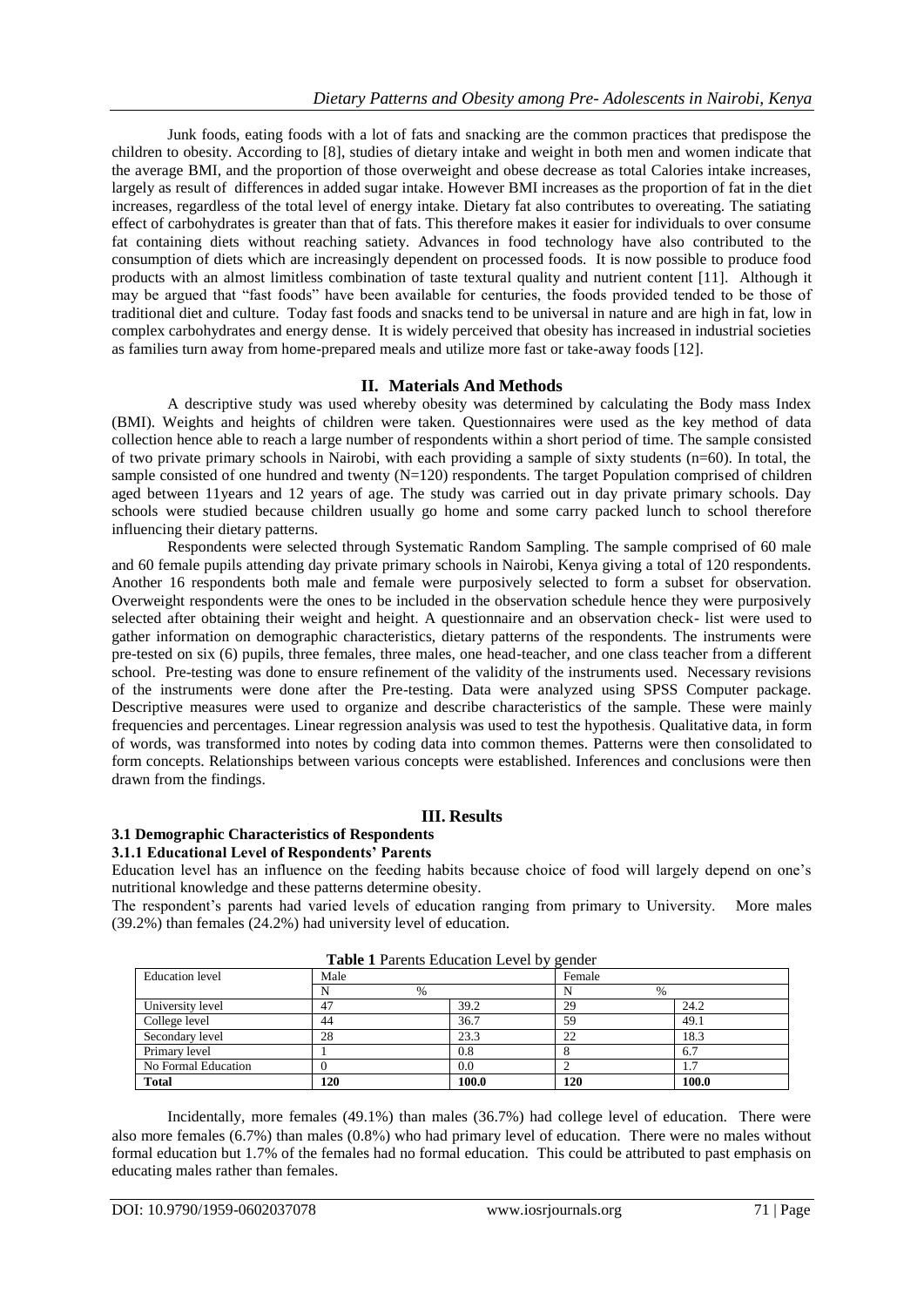# **3.1.2 Weight of Respondents**

One of the indicators of obesity is weight therefore it was necessary to find out the weight of the respondents.The highest category of weight was 51-65Kg, where (55 %) of the respondents fell. There were more males (41) than females (25) in this category and this could be due to the fact that men have a higher basal metabolic rate than women so they tend to eat a lot at this age. The least represented was 66-80 kg with 20% respondents.

| Weight (Kg)  | Male | Female | Total | $\frac{0}{0}$                   |
|--------------|------|--------|-------|---------------------------------|
| $36 - 50$    |      | 23     | 30    | 25.0                            |
| 51-65kg      | 42   | 25     | 67    | 55.8                            |
| 66-80        | 10   |        | ∠⊥    | 7.5                             |
| 80 and over  |      |        |       | $\overline{\phantom{0}}$<br>1.1 |
| <b>TOTAL</b> | 60   | 60     | 120   | 100.00                          |

|  |  |  | Table 2: Weight of respondents |
|--|--|--|--------------------------------|
|--|--|--|--------------------------------|

## **3.1.3 Height of respondents**

The height of respondents ranged between 125cm-169cm. The highest category reported was 140-154cm with a frequency of 69.2%. Twenty per cent (20%) had a height range of 155-169cm and a small percentage (10.8%) had a height range of 125-139 cm. The mean height was 147 cm.

| <b>rapic 3.</b> Height of respondents |             |        |              |               |  |
|---------------------------------------|-------------|--------|--------------|---------------|--|
| Height $(Cm)$                         | <b>Male</b> | Female | <b>Total</b> | $\frac{0}{0}$ |  |
| 125-139                               |             |        |              | 10.8          |  |
| 140-154                               | 36          |        | 83           | 69.2          |  |
| 155-169                               | 16          |        | 24           | 20.0          |  |
| TOTAL                                 | 60          | 60     | 120          | 100.0         |  |

**Table 3:** Height of respondents

## **3.2 Dietary Patterns of the respondents**

## **3.2.1 Number of Times respondents ate in a day**

Table 4 shows that fifty percent (50%) of the respondents consumed food at any time of the day while 40% ate three times in a day, 6.6% ate twice a day and 1.7% ate once a day.

| <b>Table 4.</b> INDITION OF FILING the INCSDONGCHES AIC III a Day |      |        |       |           |  |
|-------------------------------------------------------------------|------|--------|-------|-----------|--|
| No. of eating times                                               | Male | Female | Total | $\%$      |  |
| Once                                                              |      |        |       | 1.7       |  |
| Twice                                                             |      |        |       | 6.6       |  |
| Thrice                                                            | 16   | 32     | 48    | 40.0      |  |
| Any time of the day                                               | 39   |        | 60    | 50.0      |  |
| No response                                                       |      |        |       | -7<br>1.7 |  |
| <b>Total</b>                                                      | 60   | 60     | 120   | 100.0     |  |

**Table 4:** Number of Times the Respondents Ate in a Day

## **3.2.2 Meals skipped by respondents**

It was necessary to find out if any respondents skip meals in order to determine if there was a relationship between eating habits and obesity.A majority of the respondents (77.5%) did not skip any meal of the day, only a small percentage (22.5%) skipped breakfast, lunch or supper (Table 5). Therefore due to availability of money food can be purchased and eaten at any time of the day hence no meal was skipped.

**Table 5:** Meals skipped by respondents

| <b>Meal Skipped</b> | Male | Female | <b>Total</b>   | $\frac{0}{0}$ |
|---------------------|------|--------|----------------|---------------|
| <b>Breakfast</b>    |      |        |                | 4.2           |
| Lunch               |      |        | 10             | 8.3           |
| Supper              |      |        | $\overline{1}$ | 10.0          |
| None                |      | 42     | 93             | 7.3           |
| <b>Total</b>        | 60   | 60     | 120            | 100.0         |

## **3.2.3 Type of Snacks Consumed by Respondents**

There were a variety of snacks, which were consumed by the respondents in between the main meals throughout the day as shown in Table 6. The snacks that were highly consumed on a daily basis were sausages where ninety five percent (95%) consumed at least one sausage, 94.2% consumed two glasses juice/soda, 89.2% consumed one packet of chips and 82% consumed more than two cookies, while 71.7% consumed more than half a packet of crisps and 52.5% consumed one packet of popcorns. Ninety five percent (95%) did not consume any fruit or fruit salad. This finding can be attributed to the fact that most children prefer drinking soda or commercial juices than the fresh fruit juice. The time required for preparation of the fruit juice or salad could be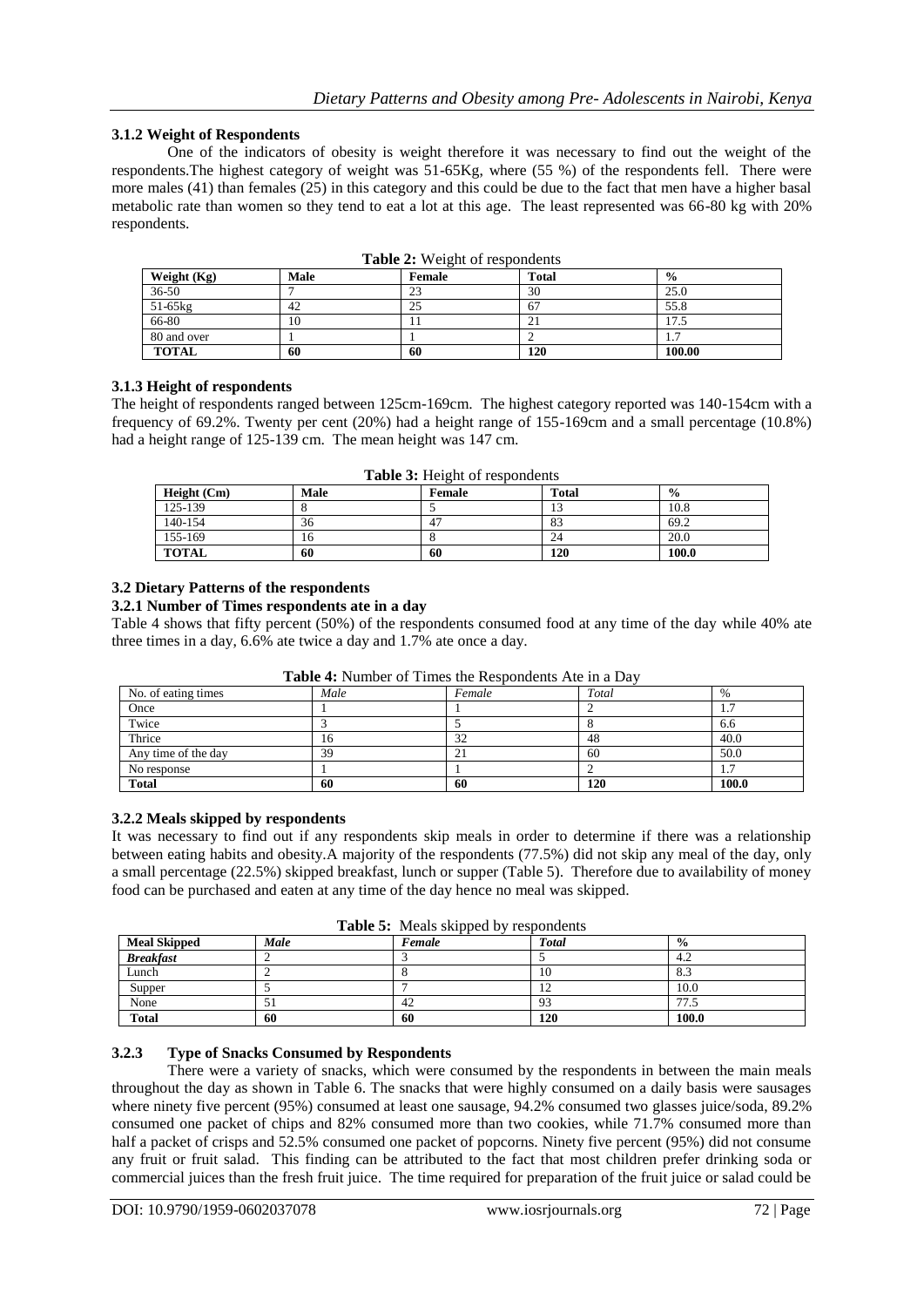limited as these are day scholars hence they have to get prepared for school early in the morning. Media also has an influence due to the advertising done on commercial juices and sodas hence influencing the children's choice.

| Type of snack*      | ┙╹<br>N | $\%$ | Quantity per day       |
|---------------------|---------|------|------------------------|
| Chocolates          | 14      | 11.7 | 1bar                   |
| Chips               | 107     | 89.2 | 1 pkt                  |
| Sausage             | 114     | 95.0 |                        |
| Juice/Soda          | 113     | 94.2 | 2 glasses              |
| Cookies             | 99      | 82.5 | More than two          |
| Potato Crisps       | 86      | 71.7 | $1/2$ pkt              |
| Popcorns            | 63      | 52.5 | 1 pkt                  |
| Mandazi/cakes/bread | 24      | 20.0 | 2pieces                |
| Sandwiches/hotdogs  | 42      | 35.0 | Three pieces           |
| Fruit/Fruit salad   | 6       | 5.0  | 1 bowl                 |
| Meat/chicken        | 42      | 35.0 | 1 piece                |
| Sweet/gum           | 30      | 25.0 | Many                   |
| Ice cream/yoghurt   | 53      | 44.1 | 1 bowl                 |
| Peanuts             | 66      | 55.0 | $\frac{1}{2}$ a packet |

**Table 6:** Type of snack consumed by Pre - adolescents in Nairobi

**\*Multiple responses are allowed.**

# **3.2.4 Respondents who carried packed Lunch**

It was necessary to find out the percentage number of respondents who carried or did not carry lunch to school because this would their other sources of lunch. Table 7 clearly shows that 46.6% of the respondents did not carry lunch to school and this could be because they were given money to buy lunch at school or it was paid for in advance. Further questioning revealed that fifty (50%) of the respondents carried packed lunch to school while only a small percentage (1.7%) carried lunch sometimes. This implies that some pupils carried lunch and were given pocket money at the same time.

**Table 7:** The number of respondents who carried lunch to school

| Response     | N   | $\frac{6}{9}$  |
|--------------|-----|----------------|
| No           | 56  | 46.6           |
| Yes          | 60  | 50.0           |
| Sometimes    |     | $\mathbf{1}$ . |
| No response  |     | $\cdot$        |
| <b>TOTAL</b> | 120 | 100.0          |

# **3.2.5 Food Items carried to school**

Among the food items carried to school were sausages where 50% of the respondents carried two sausages, 59.2% carrying between one and two packets of chips. Fruits or fruit salad had the lowest percentage with only 5% of the respondents including it in the packed lunch (Table 8). Reasons given for poor intake of fruits or fruit salad were:

- i. That they were never packed for them and when packed whole they would get mashy, e.g., bananas;
- ii. The bag would be too bulky if they carried two lunch boxes because fruits/fruit salad cannot be mixed with other savoury foods.

| Type of food*      | ╯  | $\%$ | <b>Quantity</b> |
|--------------------|----|------|-----------------|
| Chips              |    | 59.2 | $1-2$ pkts      |
| Sausages           | 60 | 50.0 | One             |
| Sandwich/hamburger | 65 | 54.1 | $2 - 3$         |
| Rice/stew          | 26 | 21.7 | 1 plate         |
| Samosa             | 79 | 65.8 | $2 - 3$ pieces  |
| Vegetables         |    | 3.3  | bowl            |
| Fruits/Fruit salad |    | 5.0  | bowl            |

**Table 8:** The types of foods carried to school as packed lunch

## **\*Multiple responses allowed**

Vegetables were also found not to be a delicacy for many respondents as they pointed out that they were not tasty and they would also add to the bulkiness when carrying the school bag. Items that were easy to carry and easy to eat by hand were preferred, for example chips, sausages and sandwiches (Table 6).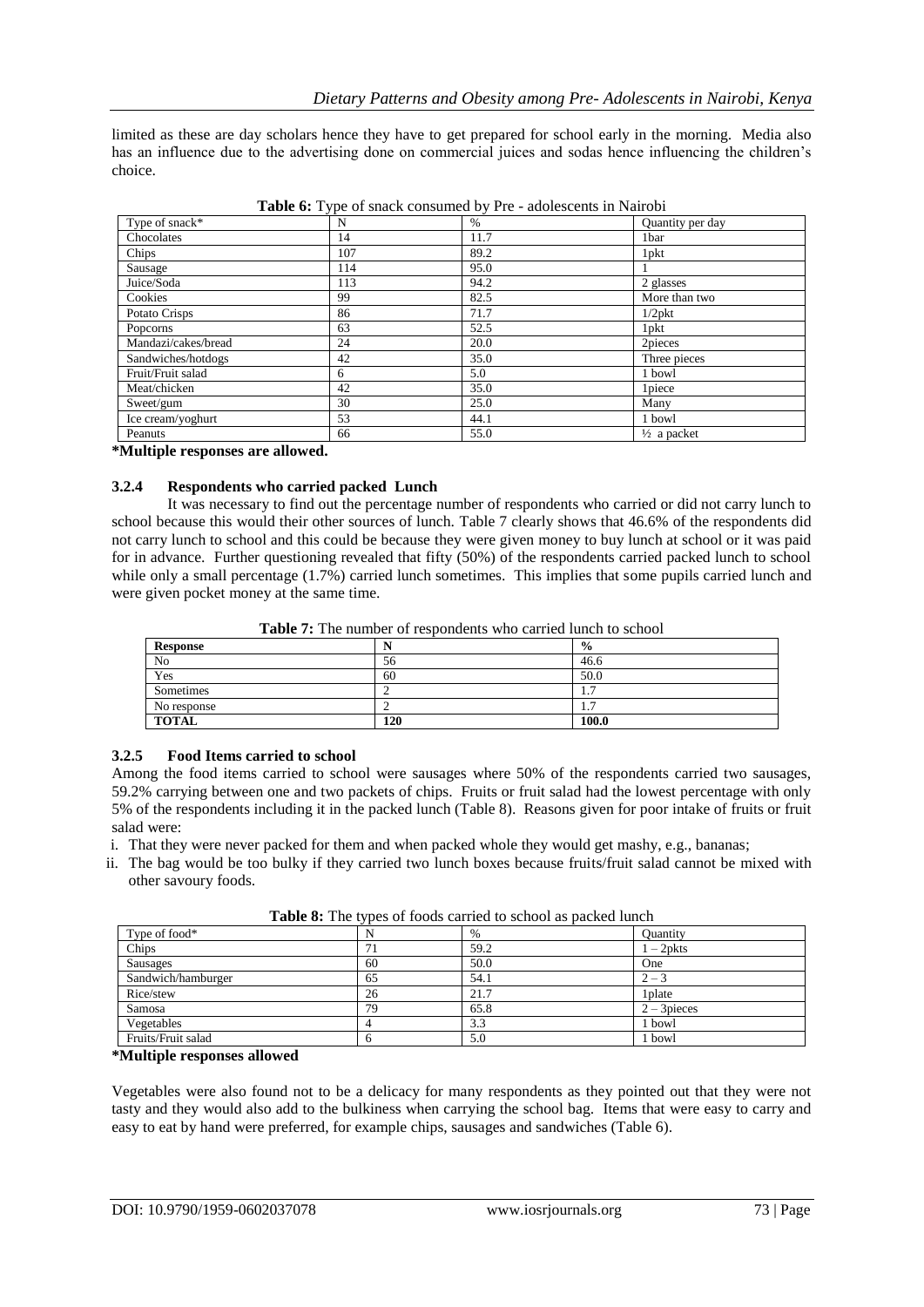# **3.3 Food consumption frequency**

The frequency consumption of certain foods may reveal the extent to which an individual consumes a balanced meal. The meals consumed by the respondents were assessed in order to determine the nutrients that the meals provided, their sources and how often they were consumed. The study showed the number of regular meals the respondents reported to have eaten in a week. The meals were scored under the daily, weekly, monthly, never and any other categories depending on how often the respondents consumed them. The frequency of the food intake is illustrated in Table 9.

| Food Type*        | Daily   | Weekly % | Monthly %         | Never %          | Any other %      |
|-------------------|---------|----------|-------------------|------------------|------------------|
| <b>Proteins</b>   |         |          |                   |                  |                  |
| Fish              | 1.7     | 45.8     | 31.7              | 5.8              | 15.0             |
| Eggs              | 17.4    | 52.5     | 14.2              | 5.0              | 10.9             |
| Milk              | 77.5    | 10.0     | 3.3               | 2.5              | 6.7              |
| Chicken           | 10.8    | 64.2     | 12.5              | 3.3              | 9.2              |
| Beef              | 35.0    | 41.7     | 9.2               | 5.8              | 8.3              |
| Beans             | 7.5     | 41.7     | 35.8              | 2.5              | 12.5             |
|                   |         |          |                   |                  |                  |
| Carbohydrates     |         |          |                   |                  |                  |
| Chips             | 22.5    | 64.2     | 9.1               | 0.0              | 4.2              |
| Ugali             | 9.2     | 53.3     | 19.2              | $\overline{2.5}$ | 15.8             |
| Rice              | 38.3    | 51.7     | 6.7               | 0.0              | 3.4              |
| Chapatis          | 23.3    | 50.8     | 18.4              | 0.8              | $\overline{6.7}$ |
| Yams              | 0.8     | 11.7     | 36.7              | 30.0             | 20.8             |
| Arrow roots       | $0.0\,$ | 5.0      | 42.5              | 28.3             | 24.2             |
| Mashed potatoes   | 5.8     | 34.1     | 43.4              | 5.0              | 11.7             |
| Fat               |         |          |                   |                  |                  |
| Butter/margarine  | 65.0    | 20.8     | 6.7               | 2.5              | 5.0              |
| Peanut butter     | 33.3    | 21.7     | 20.8              | 7.5              | 16.7             |
| Cheese            | 32.5    | 27.5     | 20.8              | 9.2              | 10.0             |
| Cream             | 17.0    | 27.5     | 28.0              | 10.2             | 17.5             |
| <b>Fruits</b>     |         |          |                   |                  |                  |
| Oranges           | 44.2    | 38.3     | 9.2               | 0.8              | 7.5              |
| <b>Bananas</b>    | 47.5    | 36.7     | 7.5               | 0.8              | 7.5              |
| Avocados          | 13.3    | 32.5     | $\overline{21.7}$ | 13.3             | 19.2             |
| Pawpaw            | 32.5    | 23.3     | 19.2              | 8.3              | 16.7             |
| Passion           | 28.6    | 31.7     | 22.7              | 4.4              | 12.6             |
| Pineapple         | 38.6    | 34.2     | 17.5              | 1.7              | 8.0              |
| <b>Vegetables</b> |         |          |                   |                  |                  |
| Cabbage           | 32.6    | 50.9     | 10.8              | 0.8              | 4.9              |
| Spinach           | 30.0    | 50.0     | 15.0              | 0.8              | 4.2              |
| Sukumawiki        | 22.5    | 50.9     | 17.5              | 2.5              | 6.6              |
| Cowpea(leaves)    | 6.6     | 21.7     | 25.0              | 22.5             | 24.2             |
| Tomatoes          | 68.3    | 23.3     | $\overline{5.0}$  | 0.0              | $\overline{3.0}$ |

**Table 9** Frequency of Food Consumption by the Respondents

**\*Multiple responses allowed**

## **3.3.1 Frequency Consumption of proteins**

The findings from table 9 revealed that milk was the most frequently consumed protein under the foods consumed daily (77.5%) and this could be because most respondents indicated consuming tea and milo for breakfast and at 4 O'clock. Beef was the second most frequently consumed (35.0%) under the same category this is because beef is cheap compared to the other proteins. Chicken was consumed by (64.2%) of respondents on a weekly basis and this could be due to the fact that chicken is expensive therefore cannot be afforded on a daily basis. Eggs came second in the weekly category with (52.5%) of the respondents. Other sources of protein such as beans and fish were consumed more on a weekly basis than on daily basis by the respondents and this could be due to variation in tastes and preferences of the respondents.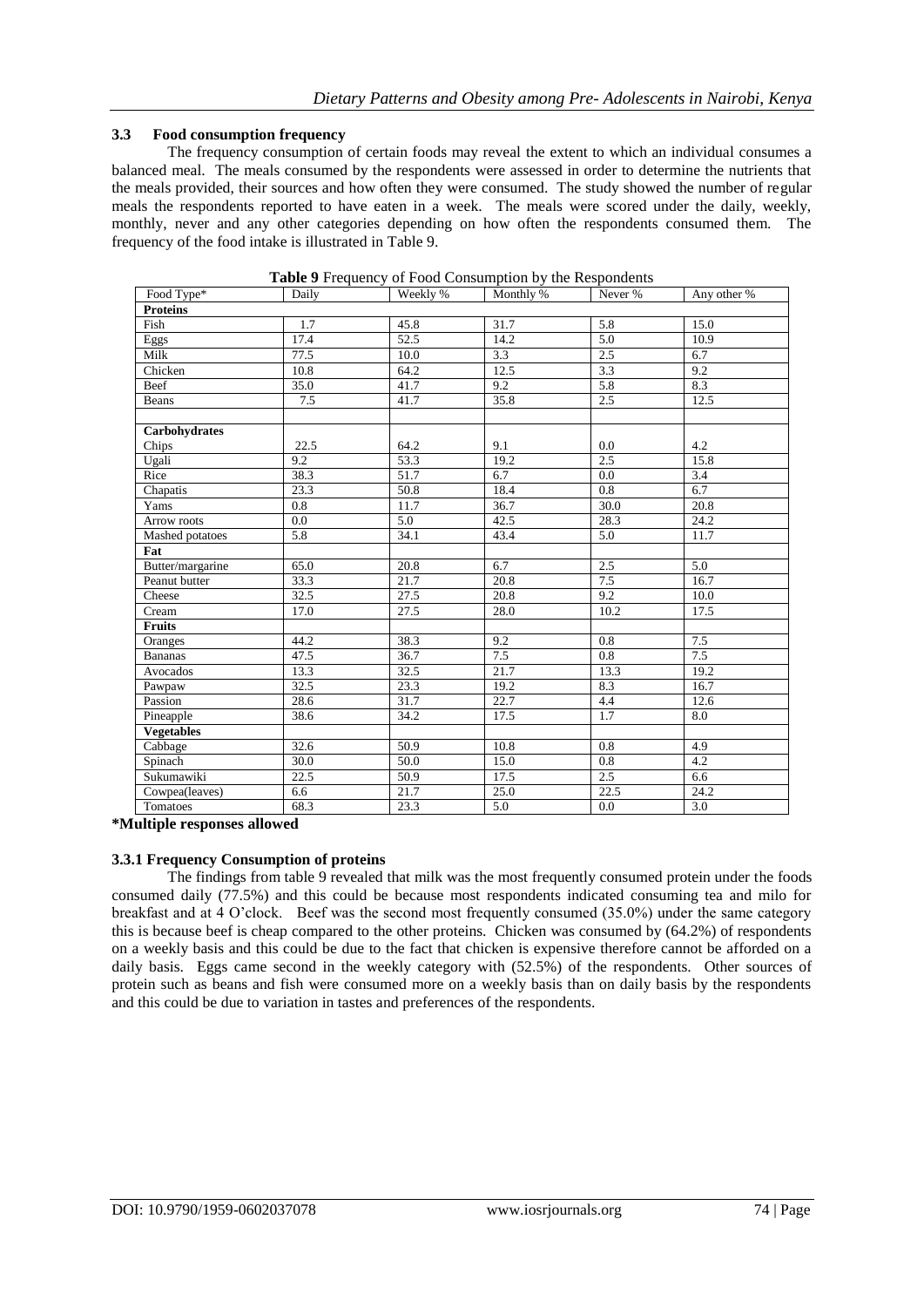



# **3.3.2 Frequency Consumption of carbohydrates**

In the carbohydrates food type, chips were the most consumed with (64.2%) of the respondents indicating that they consumed them on a weekly basis. This could be attributed to the fact the chips are easy to prepare and carry to school. The second most consumed carbohydrates in the same category was Ugali with more than half (53.3%) of the respondents and this could also be due to the fact that it is also easy to prepare. Rice came third with (51.7%) and chapatti fourth with (50.8%) of the respondents indicating consuming them weekly. Nearly one third (30%) of the respondent indicated that they never consumed yams at any given time. This could be because yams are not easily available, they take long to cook and also they were traditionally consumed by the low income earners in the society and by some certain communities in Kenya, therefore its acceptance as a staple food by other communities has not yet fully taken place.





# **3.3.3 Frequency Consumption of fats**

Fats provide the body with energy therefore it was necessary to find out the frequency of its consumption. The findings revealed that most of the fats were consumed on a daily basis with butter/margarine having the highest number (65.0%) of the respondents. This could be due to the fact that they consume bread and butter/margarine daily. One third of the respondent (33.3%) and 32.5%) consumed peanut butter and cheese on a daily basis respectively and this could be because peanut butter and cheese are not very popular with respondent as compared butter/margarine also their tastes may not be appealing to the respondents. Only a small percentage (2.5%) of the respondents indicated no consumption of butter/margarine this could be due to health reasons or taste preference.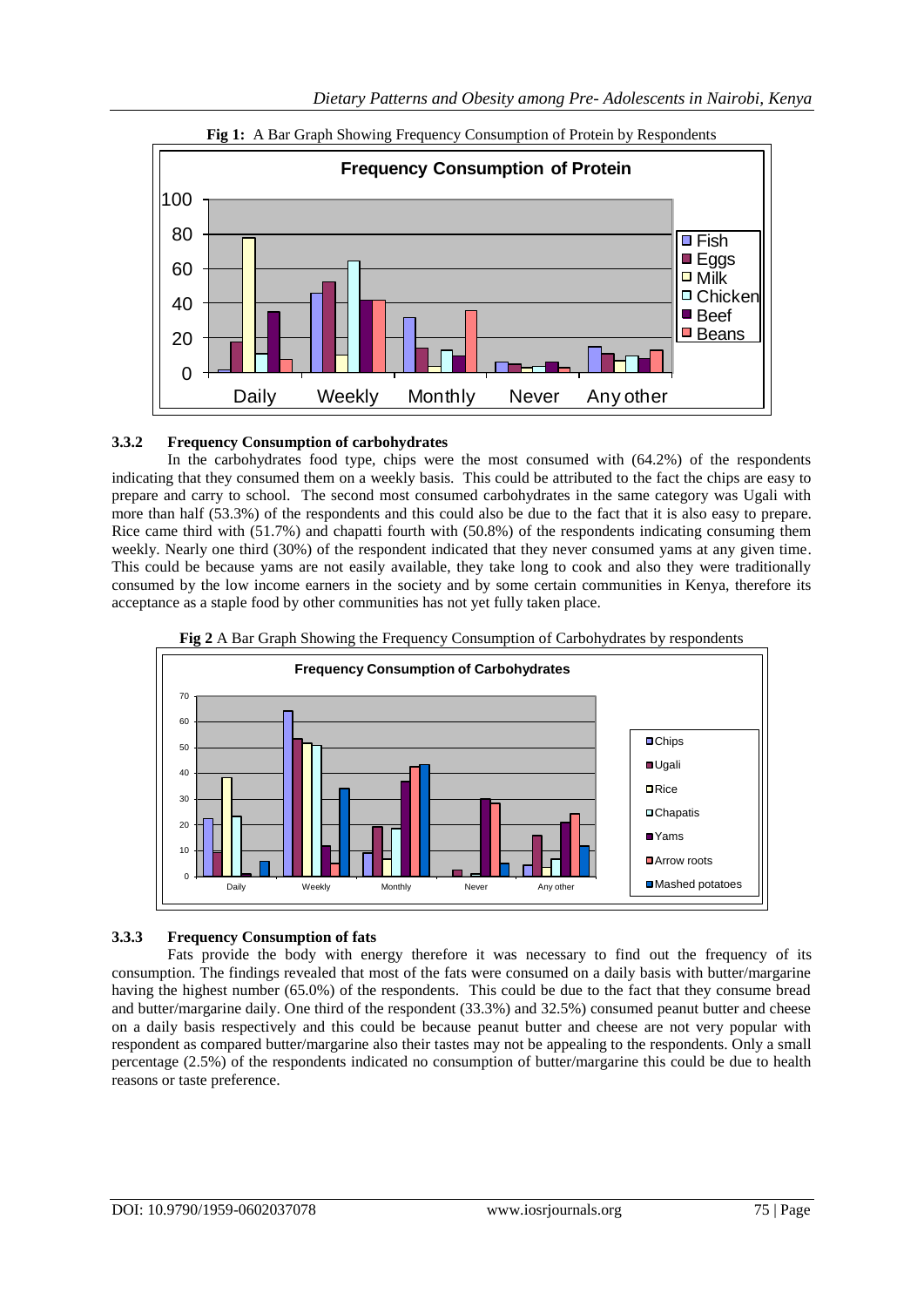



# **3.3.4 Frequency Consumption of fruits**

Fruits provide the body with vitamins; hence it was necessary to find out how often they were consumed by the respondents. According to the findings, most of the fruits were consumed on a daily basis with bananas having the highest percentage (47.5%) of the respondents. The distribution for consumption of all the fruits on a weekly basis was moderate with over one third (over 30%) of the respondents indicating consuming them. See fig 4 below. The daily consumption of fruits could be as a result of their availability and low cost.





# **3.3.5 Frequency Consumption of vegetables**

Vegetables provide the body with roughage and vitamins. It was therefore necessary to find out the pattern of consumption by respondents. Most of the vegetables were consumed more on a weekly basis than daily or monthly with three types of vegetables being consumed by over half (50%) of the respondents.

These are cabbage and *sukumawiki* (50.9%) each and spinach (50.0%).

This could be due to their availability low cost and they are easy to cook. Cowpeas leaves had the lowest numbers of respondents in the daily (66%) and weekly (21.7%) categories of consumption and the highest number of respondent in the never (22.5%) and any other categories of consumption. This is due to the fact that cow pea leaves are not readily available and they take a long time to cook as opposed to *sukumawiki*, cabbage and spinach.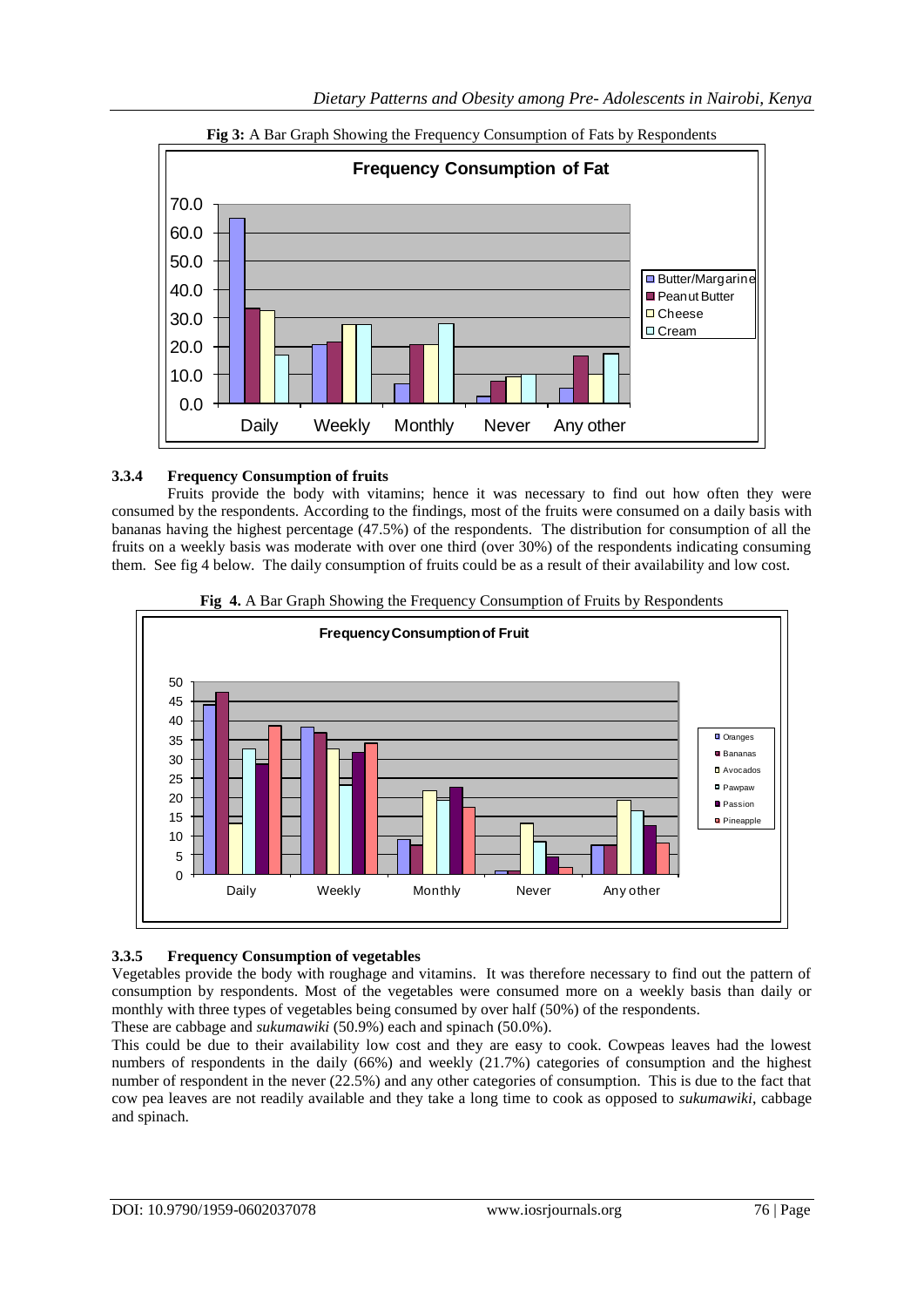

**Fig 5** A Bar Graph showing the Frequency Consumption of Vegetables by respondents

# **3.4 Relationship between Dietary patterns and Obesity**

The null hypothesis that there is no significant relationship between obesity and dietary patterns was rejected. Hence therefore we conclude that there is a significant relationship between obesity and dietary patterns of pre-adolescents. On further testing the regression analysis results revealed that eating three times a day and eating any time were positively correlated with obesity. However, the relationship between these variables and obesity was not significant as indicated on Table 8.

| <b>Table TV.</b> Coefficients of Eating Habits |                                    |            |                                  |          |      |
|------------------------------------------------|------------------------------------|------------|----------------------------------|----------|------|
| Model                                          | <b>Unstandardized Coefficients</b> |            | <b>Standardized Coefficients</b> |          |      |
|                                                |                                    | Std. Error | Beta                             |          | Sig. |
| Constant                                       | 29.646                             | 2.026      |                                  | 14.635   | .000 |
| Eats thrice                                    | .330                               | 1.285      | .059                             | .257     | .798 |
| Eats anytime                                   | .779                               | 1.331      | .136                             | .585     | .561 |
| Skipping meals                                 | $-2.016$                           | .701       | $-.337$                          | $-2.877$ | .006 |
| Eat between meals                              | 1.203                              | .724       | .213                             | 1.661    | .102 |
| Consume Sweet foods                            | $-.305$                            | 1.430      | $-.026$                          | $-.213$  | .832 |

**Table 10:** Coefficients of Eating Habits

Skipping meals had a very significant relationship with obesity. The t-statistic of –2.88 was significant at the 5% significance level. This implied that an obese person could reduce their BMI by 2.0 points by skipping meals. On the other hand, eating between meals was likely to increase obesity by 1.2 points. Eating between meals is positively correlated with obesity and this result was significant at the 10% significance level. This finding concurs with Williams (1989) who pointed out that continued nibbling of food between meals was associated with obesity.

# **IV. Discussion**

The type of snack consumed highly affects the basal metabolic rate and nutrient content level of an individual. Pre-adolescents tend to think that these foods are more superior to fresh homemade foods hence their preferences. [13], pointed out that intake of energy, involving excessive consumption of refined sweets, sugars, refined foods and fats was a common practice that predisposed the individual to obesity. These findings revealed that the type of snacks consumed by the respondents were mainly carbohydrate, fat, and refined foods, sweets and sugars, hence this could predispose children to obesity.

Data collected indicated that 55.8% of the respondents ate between meals and the type of snacks consumed were carbohydrates, fat and refined foods. According to [14], intake of energy involving, excessive consumption of refined foods and fats was a common practice that predisposed the individual to obesity. This is true with the findings of this study. Consuming sweet foods, though exhibiting a negative relation with obesity was not significant at the 5% significance level. Regression Analysis results showed that eating food three times a day and eating any time were positively correlated with obesity. Skipping meals had a very significant relationship with obesity. The t-statistic of –2.88 was significant at 5% significant level. This implied that an obese person could reduce their BMI by 2.0 points by skipping meals. On the other hand, eating between meals was positively correlated with obesity and the result was significant at 10% significant level.